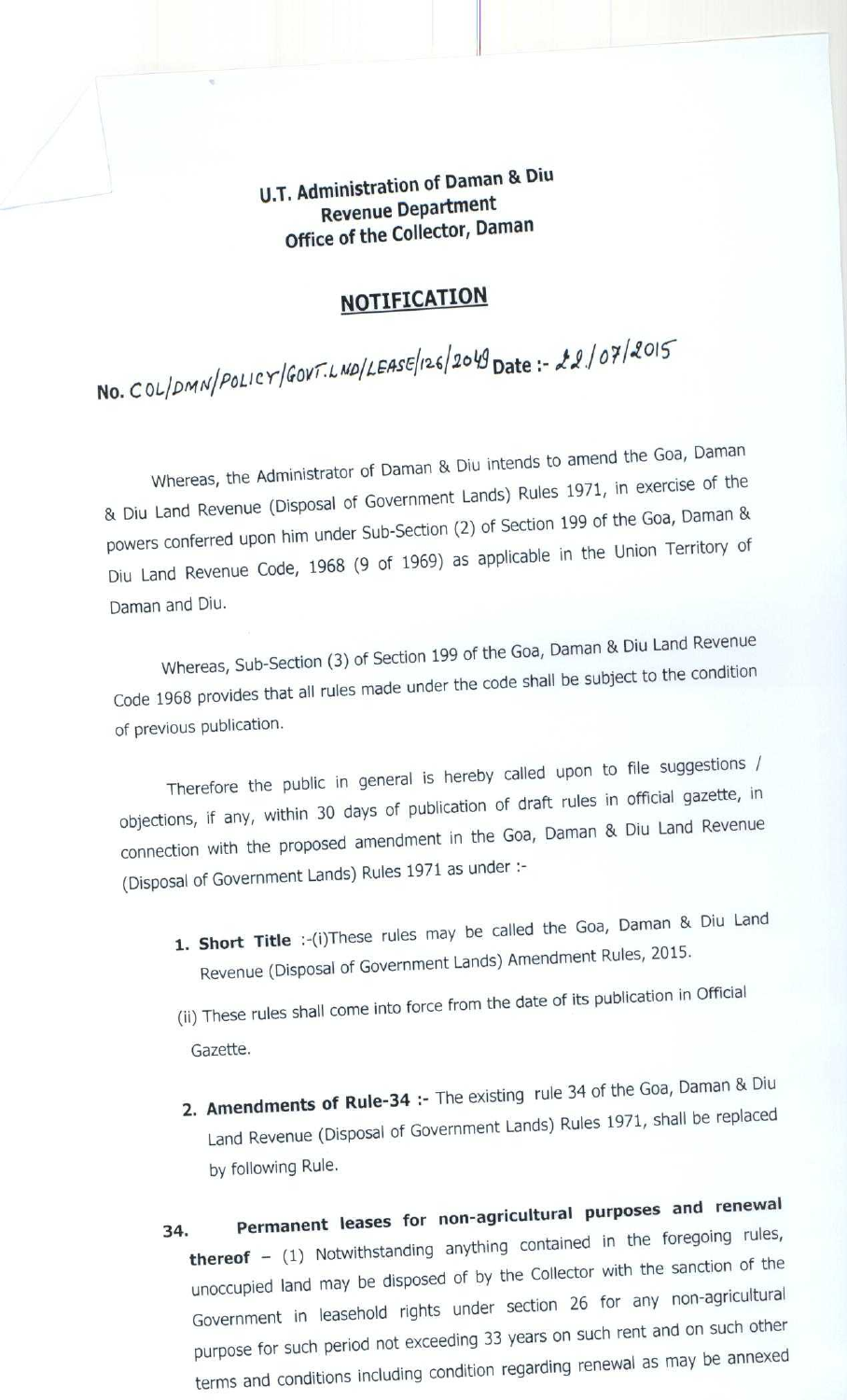- (2) Renewal in case of permanent lease shall not exceed further period of 33 years.
- **(3) Insertion of new rules** :- After Rule 34 of the Goa, Daman & Diu Land Revenue (Disposal of Government Lands) Rules 1971, the following rule 34'A' shall be added.

**34'A' :- Determination of Lease Rent** :- (1) Notwithstanding anything contained in the Goa, Daman & Diu Land Revenue (Disposal of Government Lands) Rules 1971, the Collector with the sanction of Government, determine the annual lease rent for the land granted on leasehold rights as under :-

- (i) The Annual Lease Rent in respect of the Government land leased out to Aided Schools, Hospitals, Charitable Trusts and Organizations dealing specially with the Social Welfare Schemes shall be fixed at the rate of 1% of the market value of the land.
- (ii) In all other cases i.e. cases not covered under Sub-rule (1) (i) above, the annual lease rent shall be fixed at the rate of 5% of the market value of the land for the initial period of 5 years.
- (iii) There shall be an increase of lease rent at the rate of 10% after every 5 years in all cases as mentioned in sub rule (i) & (ii).

(2) Notwithstanding anything contained in the Sub-Rule (1) above, the Collector with the sanction of Government, may fix the annual rent at lower rate in case of land leased out to Government Company Registered Under Companies Act, 2013 (18 of 2013) having its Registered Office in Daman or Diu.

(3) The market value of the leasehold rights of the land shall be calculated by the Collector on basis of prevailing Circle Rate fixed by the Government and taking into consideration any other factor, as may be considered necessary by the Collector.

(4) The **lessee shall not sub-lease the leased land, except with the permission of the** Government.